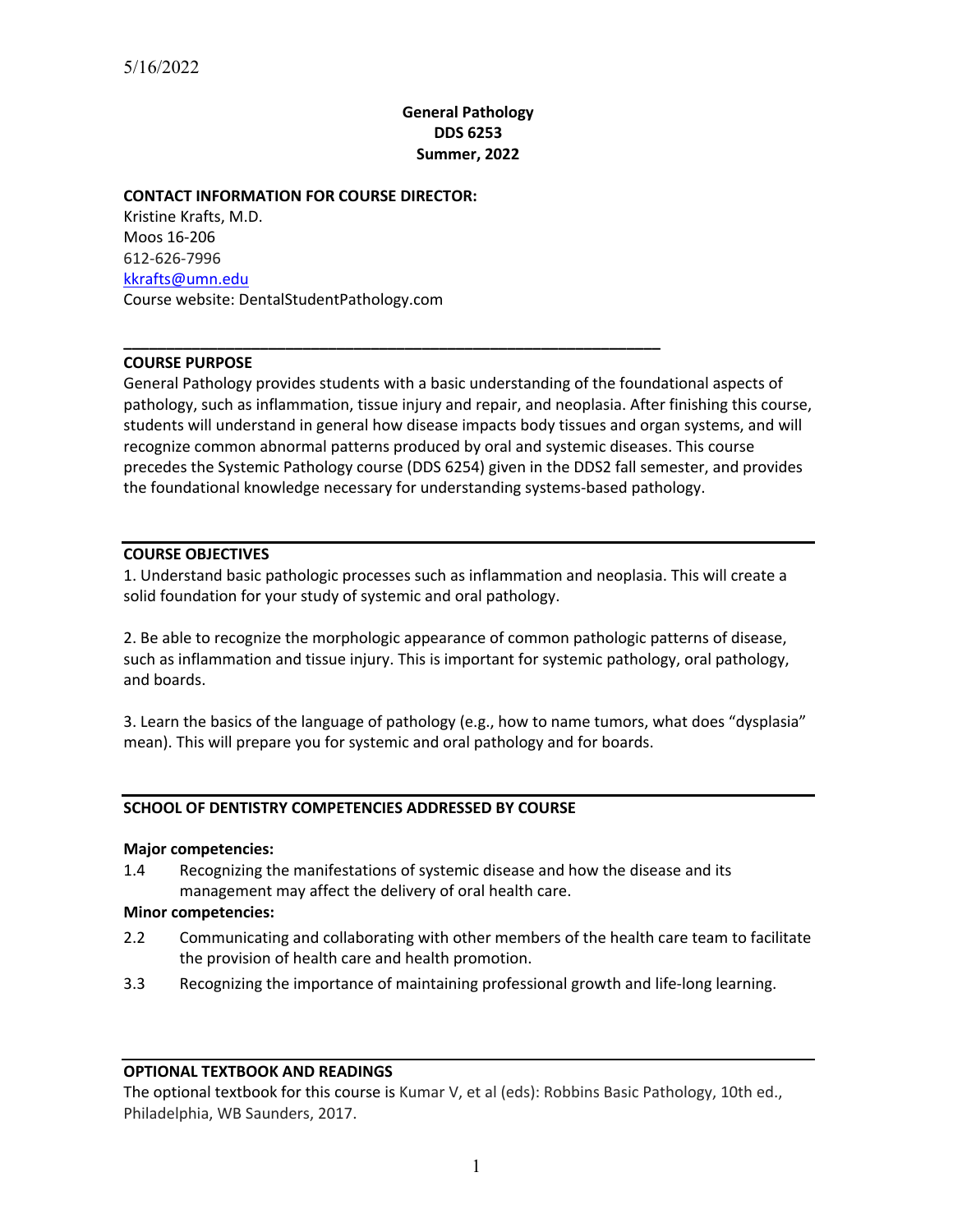All lecture powerpoints, as well as lecture summary videos, practice quizzes, and a link to current grades, are on our course website at: DentalStudentPathology.com

### **CREDITS**

2.

# **GRADING AND EVALUATION POLICIES**

This course uses the following content delivery methods: online lectures.

Competency in this course is addressed by written assessments. There are four 10-point quizzes and one 60-point exam in this course. The point scores of the quizzes and examinations will be added together to give a single numerical score for the course, and grades will be determined as follows:

- A = scores greater than or equal to 90% of total course points
- B = scores between 80% and 89% of total course points
- C = scores between 70% and 79% of total course points

Scores below 70% will be considered failing.

## **STUDENT EXPECTATIONS**

Students' evaluation of the course and the participating faculty are considered to be a mandatory requirement for the successful completion of this course and are used to help improve the course each year. Students will be required to complete evaluations on line (using CoursEval) before a grade will be given in this course.

## **GRADE DISPUTES**

Grade disputes will follow University and SOD policies listed in the student handbook. All grade disputes must first be addressed to the course director.

## **REMEDIATION POLICIES**

Students who receive a failing grade may be offered remediation, which may consist of a remedial examination for the course. All student failures are reviewed by the Preclinical/Didactic Progression Subcommittee and the ultimate decision for remediation for students in academic difficulty lies with that committee. If a remediation process is recommended and successfully completed, the highest grade that can be earned in the course is a C-.

## **MAKE-UP EXAM POLICIES**

Students are expected to take examinations at the scheduled times. If a student has an excused absence for missing an exam (illness, family emergency, etc.) the make-up examinations for excused absences may consist of multiple choice, essay, or short answer examinations. The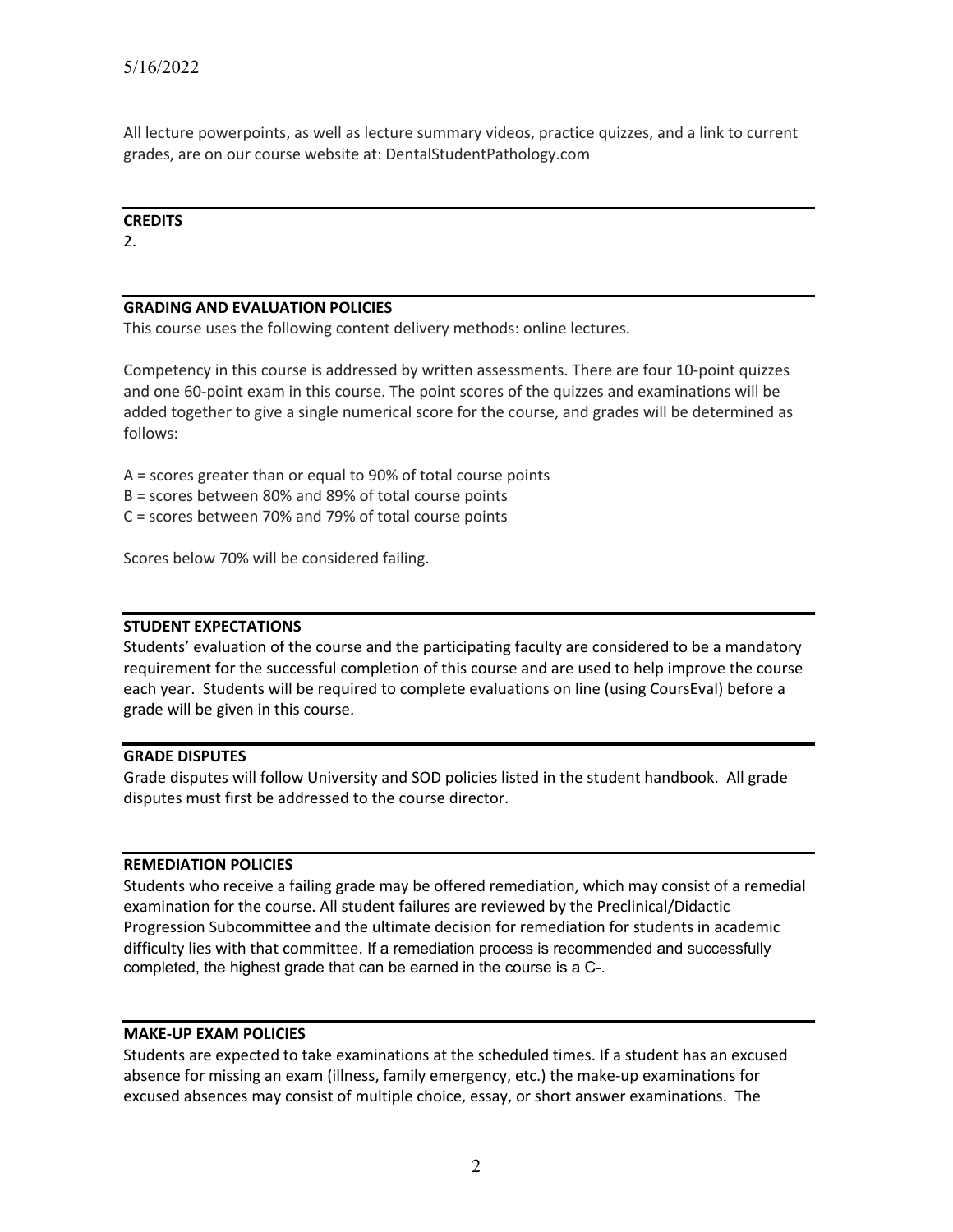student must contact the Academic Affairs attendance office at 612.624.3300 as well as the course director at kkrafts@umn.edu.

# **ATTENDANCE**

Contact Sara Johnson (john6461@umn.edu 612-624-6960) in the Office of Student and Resident Affairs regarding requests for excused absences. The School of Dentistry attendance policy may be found on the student intranet.

# **FEEDBACK**

I encourage students to contact me with any questions or concerns as they arise during the course. This may be done through the class president or vice-president, or on an individual basis, as deemed appropriate by the students. I am always available by email (kkrafts@umn.edu).

# **ACADEMIC INTEGRITY**

**Academic Integrity** violations include, but are not limited to:

 **Scholastic Dishonesty –** Cheating on written examinations, assignments or practical examinations or engaging in unauthorized collaboration on any academic work. **Plagiarism –** presenting the scholarly work of another as one's own.

**Dishonesty –** of any type

 **Falsifying or Forging –** attempts to forge or falsify patient records and charts, classroom attendance, or student pre-clinical and clinical records.

 **Misrepresenting** – presenting someone else's project or clinical work as one's own.

**Consequences of misconduct will be determined by the Code of Conduct Hearing Board and may include as examples: failure of assignments/examinations, failure of the course, retaking of examination or project, etc.**

### **COMMUNICATION**

All individual and full class email communication will be through your University of Minnesota email account. Announcements intended for the whole class will be posted on our website (DentalStudentPathology.com)**.** It is a requirement of the course to check the course website and your e-mail daily. While in class, please turn off all pagers and cellular phones.

### **Disability Resource Center**

The University of Minnesota views disability as an important aspect of diversity, and is committed to providing equitable access to learning opportunities for all students. The Disability Resource Center (DRC) is the campus office that collaborates with students who have disabilities to provide and/or arrange reasonable accommodations.

- 1. If you have, or think you have, a disability in any area such as, mental health, attention, learning, chronic health, sensory, or physical, please contact the DRC office on your campus (UM Twin Cities - 612.626.1333) to arrange a confidential discussion regarding equitable access and reasonable accommodations.
- 2. Students with short-term disabilities, such as a broken arm, can often work with instructors to minimize classroom barriers. In situations where additional assistance is needed, students should contact the DRC as noted above.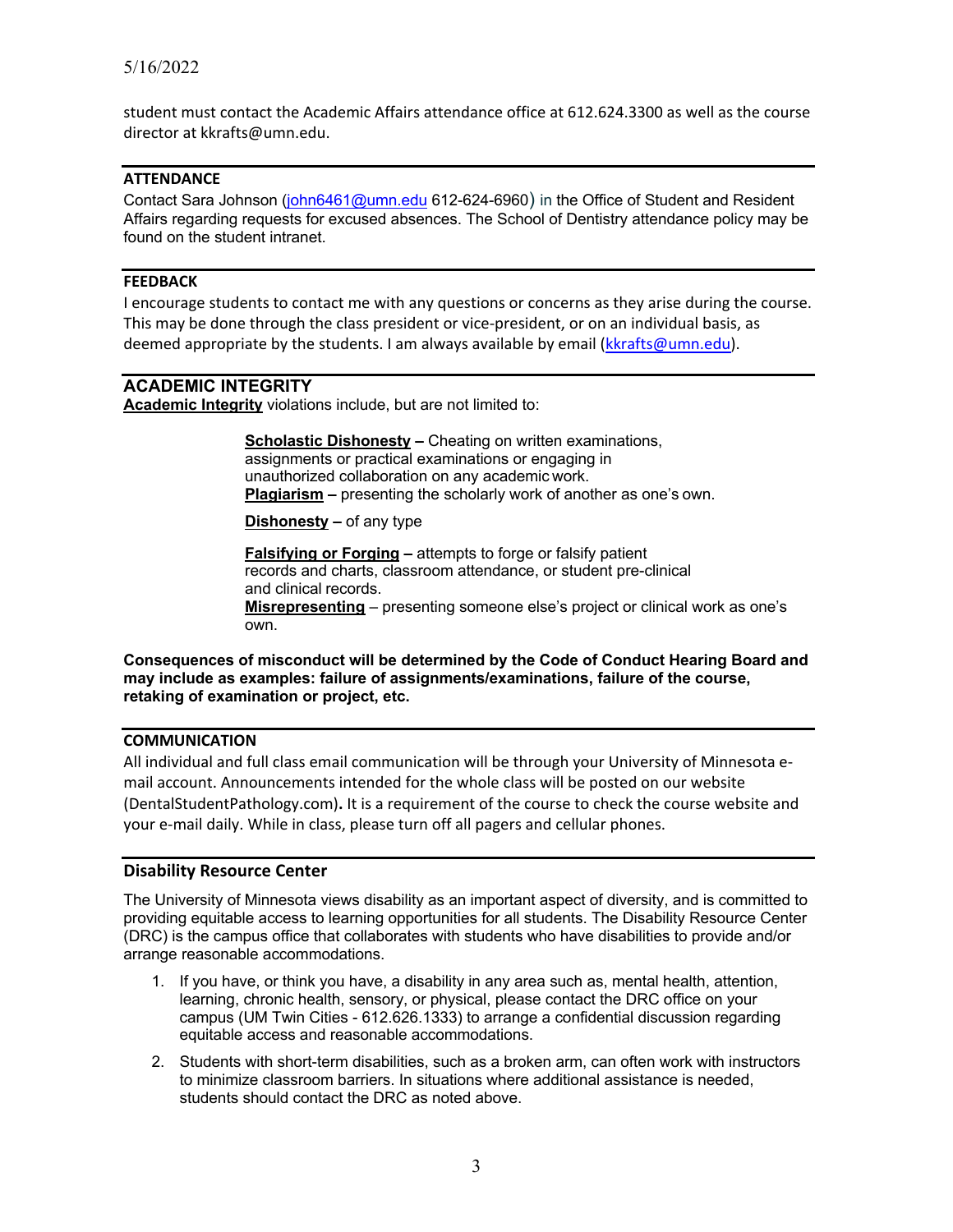- 3. If you are registered with the DRC and have a disability accommodation letter dated for this semester or this year, please contact your instructor early in the semester to review how the accommodations will be applied in the course.
- 4. If you are registered with the DRC and have questions or concerns about your accommodations, please contact your access consultant.

Additional information is available on the DRC website: https://diversity.umn.edu/disability/ or email drc@umn.edu

## **MENTAL HEALTH RESOURCES**

As a student you may experience a range of issues that can cause barriers to learning, such as strained relationships, increased anxiety, alcohol/drug problems, feeling down, difficulty concentrating and/or lack of motivation. These mental health concerns or stressful events may lead to diminished academic performance or reduce your ability to participate in daily activities. University of Minnesota services are available to assist you with addressing these and other concerns you may be experiencing. You can learn more about the broad range of confidential mental health services available on campus via www.mentalhealth.umn.edu.

*Developed and endorsed by the Provost's Committee on Student Mental Health, June 2006*

## **WELLNESS PROGRAM FOR DENTAL STUDENTS**:

The Minnesota Dentist Wellness Program offers a consulting and counseling service to help Minnesota dentists and dental student members with the many stressors that impact their lives and their practice of dentistry. Sand Creek is a service offered free of charge to dental students. Help is available by phone 24 hours a day,7 days a week by call 1-800-632-7643. Face-to-face help is also offered through a counseling and consulting network with over 500 offices in Minnesota.

## **APPROPRIATE STUDENT USE OF CLASS NOTES:**

Students may not distribute, via internet or other means, instructor-provided lecture notes or other instructor provided materials except to other members of the same class without the express consent of instructor.

## **CHANGES MADE IN RESPONSE TO STUDENT FEEDBACK:**

In response to student feedback, our website has been updated with more quiz questions and explanations. In addition, the number of guest lecturers has been decreased.

## **FACULTY INFORMATION**

Kristine Krafts, M.D. (Course Director) – kkrafts@umn.edu Michelle Dolan, M.D. – dolan009@umn.edu John Reinartz, M.D. – john.reinartz@allina.com